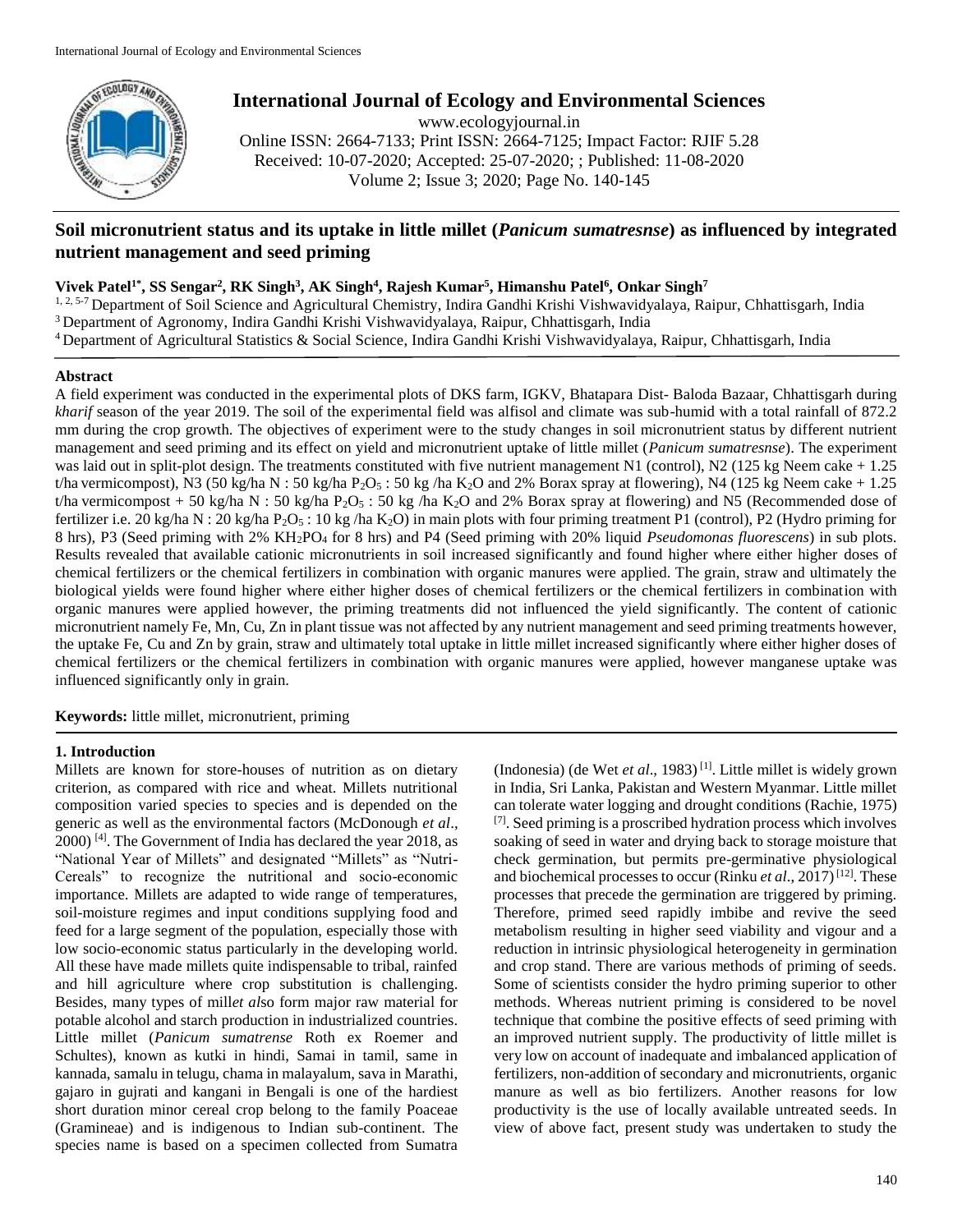effect of nutrient management and seed priming on micronutrient content and its uptake in little millet.

#### **2. Materials and Methods**

## **2.1 Study Site Description**

The field experiment was conducted at DKS farm, IGKV, Bhatapara, Dist- Baloda Bazar, Chhattisgarh during *kharif* season, 2019. Experimental site was situated at 21°45'25" North latitude and 81° 59'22" East longitudes having an altitude of about 930 m above Mean sea level (MSL).

### **2.2 Experimental details**

The field experiment was conducted in split plot design with three replications. The soil was silty clay loam with neutral pH, nonsaline condition, medium in organic carbon content, low in available nitrogen and sulphur, medium in available phosphorus and high in available potassium, calcium, magnesium and available DTPA extractable micronutrients content. Treatments constituted with five nutrient management N1 (control), N2 (125 kg Neem cake + 1.25 t/ha vermicompost), N3 (50 kg/ha N : 50 kg/ha  $P_2O_5$ : 50 kg/ha K<sub>2</sub>O and 2% Borax spray at flowering), N4 (125 kg Neem cake  $+ 1.25$  t/ha vermicompost  $+ 50$  kg/ha N : 50 kg/ha  $P_2O_5$ : 50 kg/ha  $K_2O$  and 2% Borax spray at flowering) and N5 (Recommended dose of fertilizer i.e. 20 kg/ha N : 20 kg/ha  $P_2O_5$ : 10 kg /ha K<sub>2</sub>O) in main plots with four priming treatment P1 (control), P2 (Hydro priming for 8 hrs), P3 (Seed priming with  $2\%$  KH<sub>2</sub>PO<sub>4</sub> for 8 hrs) and P4 (Seed priming with 20% liquid *Pseudomonas fluorescens*) in sub plots. Magnesium through MgSO4  $@$  20 Kg acre<sup>-1</sup> and calcium CaO  $@$  6 kg acre<sup>-1</sup> was applied uniformly in all the plots before seeding except control treatment plots.

#### **2.3 Cultivation details**

The experimental field was dry ploughed twice and later leveled uniformly. Field was laid out and prepared bunds for 60 individual plots. Nine lines were demarked manually with the help of mattock for line sowing of little millet. Direct seeding method was adopted for sowing the little millet after priming as per treatments. Seeds were shown at 3-4 cm depth manually. Thinning was performed four days after seeding to maintain desired plant to plant spacing of  $30 \times 10$  cm, and to maintain desired plant population. Being a rainfed crop under study, there was no single irrigation applied to the field. Crop experiment was totally dependent on rainfall occurred during the crop season that was 872.2 mm. Manual weeding by hand was performed at 30 DAS, for control of weeds and keeps the crop weed competition at minimum level during critical period for weed control. Fertilizers were applied as per the treatments. One third of nitrogen, full dose of phosphorous and full dose recommended dose of potassium were applied in the form of urea, SSP and MOP as basal dose at the time of sowing. One-third nitrogen required was applied at maximum tillering stage as urea and remaining one-third nitrogen was applied at panicle initiation stage as urea. Magnesium through MgSO4 @ 20 Kg acre<sup>-1</sup> and calcium CaO @  $6$  Kg acre<sup>-1</sup> was applied uniformly in all the plots before seeding except control treatment plots. 2% Borax spray application was done at the time of flowering. The crop was affected from stem borer. However, monocrotophos @ 1.5ml/liter of water was sprayed at maximum tillering stage (45 DAS). The crop was harvested manually at 90 DAS. The five representative sample

plants were harvested separately, and then crop was harvested from net plot area and kept for threshing. The plants from each plot were sun dried properly to facilitate easy threshing. Threshing was performed manually using the wooden sticks followed by winnowing.

#### **2.4 Observations recorded**

Initially a representative soil sample (0-15 cm depth) was taken by collecting soil from eight different places followed by quartering process; the soil was passed through 2 mm sieve. After harvest of crop surface, soil samples  $(0-15 \text{ cm depth})$  were collected from each plot separately and shade dried. Samples were powdered with wooden rod and sieved in 2 mm sieve and analyzed for available micronutrients. DTPA-extraction method was used for determination of available iron, manganese, zinc and copper in soil. It involved extraction of soil with  $DTPA-CaCl<sub>2</sub>-$ TEA reagent (pH 7.3) and measuring the extracted amounts in AAS. From each plot, grain and straw yields were recorded for five sample plant and whole plot separately. The straw was sun dried properly in field and the yield was recorded. The grain weight was taken after threshing the crop for each plot separately plant. The grain and straw yields were expressed as kg ha<sup>-1</sup>. Plant samples were collected at harvest of little millet and were oven dried with hot air oven until the constant weight was achieved. Dried samples were prepared by grinding with grinding machine and analyzed for plant nutrients content. For micronutrient estimation of plant, one gram of powdered sample was digested with 10 ml di-acid mixture (nitric acid and perchloric acid at 10:4) after overnight pre digestion. The white residue left at the bottom of flask was diluted with water to known volume after filtration. This extract was used in the estimation of micronutrients. The reading of iron, manganese, zinc and copper was taken with the help of atomic absorption spectrophotometer (Zosoki and Burau, 1977).

#### **3. Results and Discussion**

## **3.1 Effect of different nutrient management and seed priming on available micronutrient (mg/kg) in soil**

## **3.1.1 Effect of different nutrient management and seed priming on available Fe (mg/kg) in soil**

Plant available iron in soil varied from 20.88 mg/kg to 17.50 mg/kg. The highest available iron was found in N4 treatment (20.88 mg/kg) which was significantly higher than rest of the treatments. The lowest soil available iron was found in N1 treatment (17.50 mg/kg). Plant available iron in soil differed nonsignificantly between priming treatments. Highest available iron was found in P1 treatment (19.16 mg/kg) followed by P4 (19.14 mg/kg) and the lowest was recorded in P3 treatment (18.77 mg/kg). The interaction effect of N×P for plant available iron in soil was found to be differed non-significantly. The maximum available iron was recorded in N4P3 (21.53 mg/kg) and the lowest was recorded in N1P3 (17.43 mg/kg) treatment combination.

# **3.1.2 Effect of different nutrient management and seed priming on available Mn (mg/kg) in soil**

Plant available manganese in soil varied from 7.16 mg/kg to 5.66 mg/kg. The highest available manganese was found in N4 treatment (7.16 mg/kg) which was significantly higher than rest of the treatments. The lowest soil available manganese was found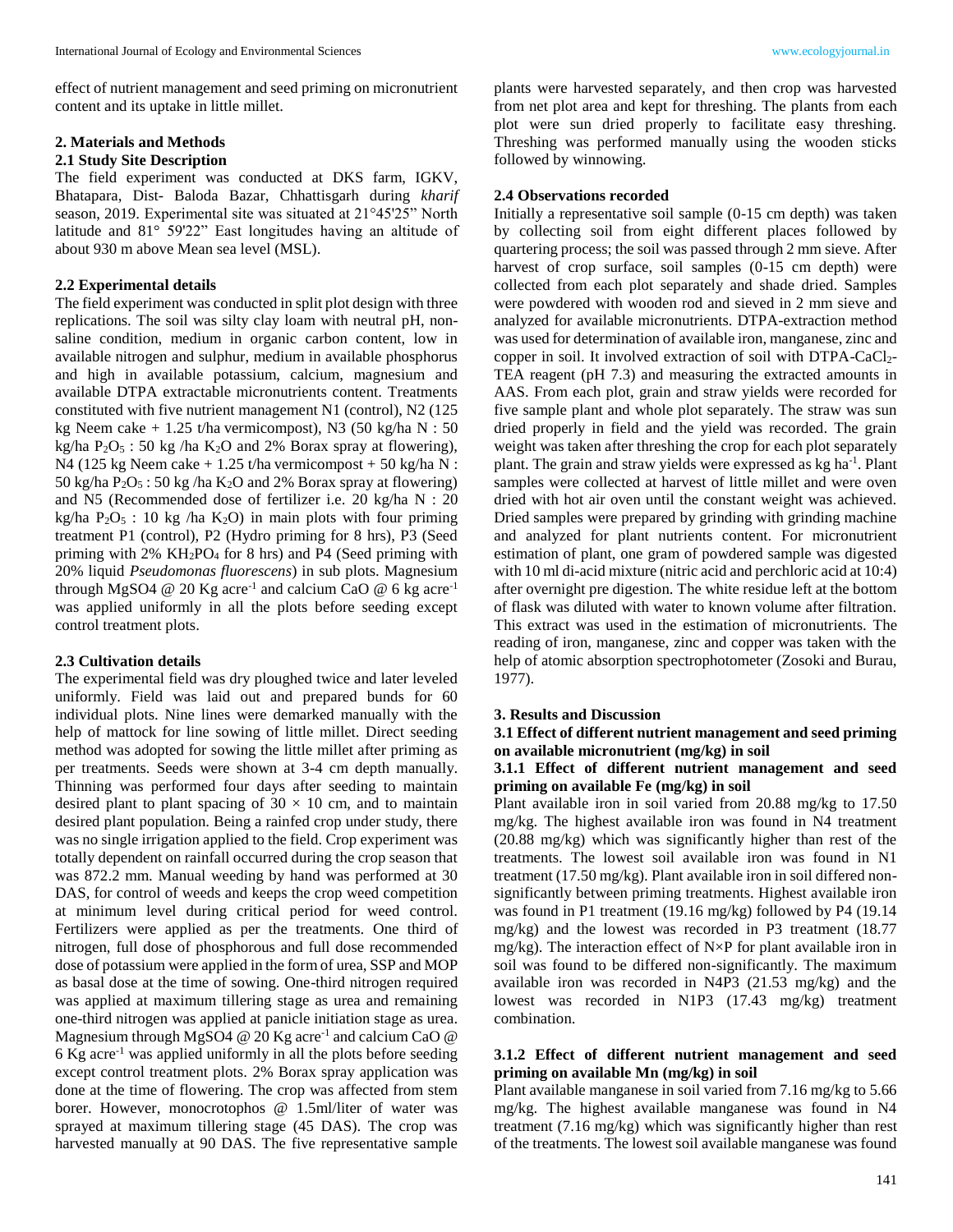in N1 treatment (5.66 mg/kg). Plant available manganese in soil differed non-significantly between priming treatments. The highest available iron was found in P1 (6.24 mg/kg) followed by P2 (6.14 mg/kg) and the lowest was recorded in P3 and P4 treatment (6.12 mg/kg). The interaction effect of  $N \times P$  for plant available manganese in soil was found to be differed nonsignificantly. Maximum available manganese was recorded in N4P1 (7.57 mg/kg) and the lowest was recorded in N3P4 treatment combination (5.32 mg/kg).

# **3.1.3 Effect of different nutrient management and seed priming on available Cu (mg/kg) in soil**

Plant available copper in soil varied from 2.35 mg/kg to 3.9 mg/kg. The highest available copper was found in N4 treatment (2.35 mg/kg) which was statistically at par with N3 treatment (3.55mg/kg) and significantly higher than rest of the treatments. The lowest soil available copper was found in N1 treatment (2.35 mg/kg). Plant available copper in soil differed non-significantly between priming treatment. The highest available copper was found in P3 (3.35 mg/kg) followed by P1 treatment (3.2 mg/kg) and the lowest was recorded in P4 treatment (3.00 mg/kg). The interaction effect of N×P for plant available copper in soil was found to be differed non-significantly. Maximum available

copper was recorded in N4P3 (4.23 mg/kg) and the lowest was recorded in N1P4 treatment combination (2.18 mg/kg).

## **3.1.4 Effect of different nutrient management and seed priming on available Zn (mg/kg) in soil**

Plant available zinc in soil varied from 2.15 mg/kg to 2.57 mg/kg. The highest available zinc was found in N4 treatment (2.57 mg/kg) which was significantly higher than rest of the treatments. The lowest soil available zinc was found in N1 treatment (2.15 mg/kg). Plant available zinc in soil differed non-significantly between priming treatment. Highest available zinc was found in P1 (2.33 mg/kg) followed by P3 treatment (2.32 mg/kg) and the lowest was recorded in P4 treatment (2.27 mg/kg). The interaction effect of N×P for plant available zinc in soil was found to be differed non-significantly. Maximum available zinc was recorded in N4P1 (2.70 mg/kg) and the lowest was recorded in N1P4 treatment combination (2.09 mg/kg).

The higher availability of micronutrients in soil particularly with use of organic manure with higher doses of fertilizers may be ascribed to mineralization, reduction in fixation of nutrients by organic matter and complexing properties of humic substances released from vermicomposts with micronutrients. Similar results were reported by Kanzaria *et al*. (2010) [1] and Rani *et al. (*2017) [8] .

**Table 1:** Effect of different nutrient management and seed priming on available micronutrient (mg/kg) in soil

| <b>Treatment</b>                                                                                       |           |           | Available iron(mg/kg) Available copper(mg/kg) Available manganese(mg/kg) Available zinc(mg/kg) |           |
|--------------------------------------------------------------------------------------------------------|-----------|-----------|------------------------------------------------------------------------------------------------|-----------|
| Nutrient management                                                                                    |           |           |                                                                                                |           |
| N1: Control                                                                                            | 17.50     | 2.35      | 5.66                                                                                           | 2.15      |
| N2:125 kg Neem cake $+1.25$ tons ha <sup>-1</sup><br>vermicompost                                      | 18.82     | 3.02      | 6.11                                                                                           | 2.35      |
| N3: 50 kg/ha N: 50 kg/ha P2O5: 50 kg/ha<br>K <sub>2</sub> O and 2% Borax spray at flowering.           | 19.21     | 3.55      | 6.02                                                                                           | 2.25      |
| $N4: N2+N3$                                                                                            | 20.88     | 3.97      | 7.16                                                                                           | 2.58      |
| N5: Recommended dose of fertilizer i.e. 20<br>kg/ha N : 20 kg/ha $P_2O_5$ : 10 kg /ha K <sub>2</sub> O | 18.81     | 2.93      | 5.82                                                                                           | 2.21      |
| SEm <sub>±</sub>                                                                                       | 0.18      | 0.14      | 0.22                                                                                           | 0.03      |
| $C.D.(P=0.05)$                                                                                         | 0.60      | 0.46      | 0.71                                                                                           | 0.11      |
|                                                                                                        |           | Priming   |                                                                                                |           |
| P1: Control                                                                                            | 19.17     | 3.20      | 6.24                                                                                           | 2.33      |
| P2: Hydro priming for 8 hrs                                                                            | 19.10     | 3.09      | 6.14                                                                                           | 2.31      |
| P3: Seed priming with 2% KH2PO4 for 8 hrs                                                              | 18.77     | 3.35      | 6.12                                                                                           | 2.32      |
| P4: Seed priming with 20% liquid<br>Pseudomonas fluorescens.                                           | 19.15     | 3.01      | 6.12                                                                                           | 2.27      |
| SEm <sub>±</sub>                                                                                       | 0.22      | 0.11      | 0.17                                                                                           | 0.04      |
| $C.D.(P=0.05)$                                                                                         | <b>NS</b> | <b>NS</b> | <b>NS</b>                                                                                      | NS.       |
| Interaction                                                                                            | NS.       | <b>NS</b> | <b>NS</b>                                                                                      | <b>NS</b> |

# **3.2 Effect of different nutrient management and seed priming on yield (q/ha) of little millet**

# **3.2.1 Grain yield (q/ha)**

Grain yield of little millet varied from 8.8 q/ha to 10 q/ha. The highest grain yield was recorded in N4 treatment (10 q/ha) which was at par with N3 treatment (9.81 q/ha) and significantly higher than the other treatments. The lowest grain yield was recorded in N1 treatment (8.8 q/ha). Grain yield differed non-significantly between priming treatment. The highest grain yield was found in P4 treatment (9.75q/ha) followed by P3 (9.74q/ha) and the lowest yield was recorded in P2 treatment (9.21q/ha). The interaction effect of N×P for grain yield was found to be differed nonsignificantly. Maximum grain yield was recorded in N3P4 (10.71

q/ha) and the minimum grain yield was recorded in N1P1 treatment combinations (8.52 q/ha). Higher grain yield with combined application of organic manure and inorganic fertilizers may be due to increased availability of nutrients which improved the soil properties, this in turn, increased absorption and translocation of nutrients by crop leading to increased production of photosynthates by the crop. Organic manures provided favorable environment for microorganisms like *Azospirillum* which fixes atmospheric nitrogen available to plant and PSB which converts insoluble phosphate into soluble forms by secreting organic acids. These results are in line with the findings of Malinda *et al.* (2015)<sup>[3]</sup> and Rao *et al.* (2018)<sup>[1]</sup>.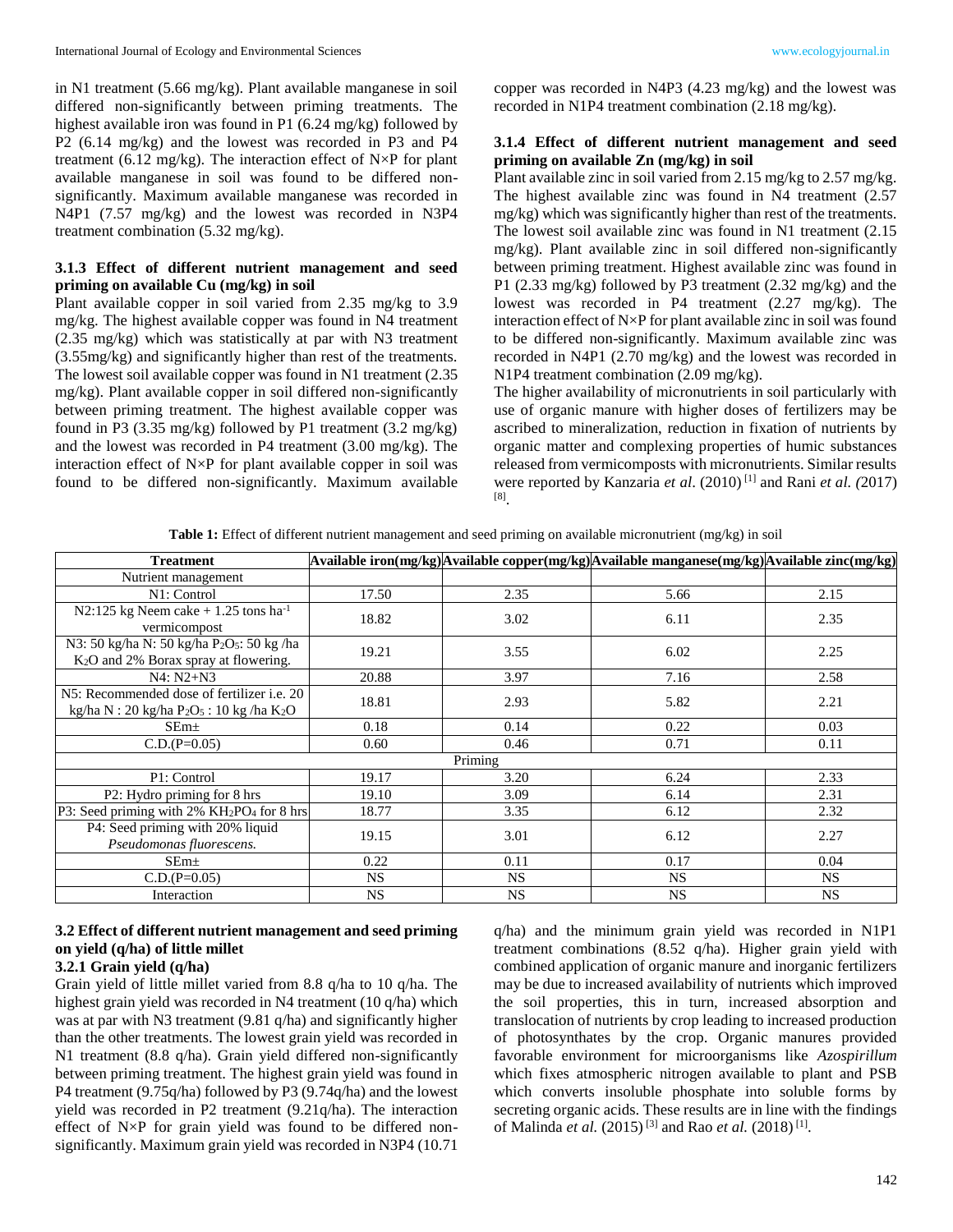### **3.2.2 Straw yield (q/ha)**

Straw yield of little millet varied from 83.15 q/ha to 94.72 q/ha. The highest straw yield was recorded in N4 treatment (94.72 q/ha) which was at par with N3 treatment (94.14 q/ha) and significantly higher than the other treatments. The lowest straw yield was found in N1 treatment (83.15 q/ha). Straw yield differed non-significantly between priming treatments. The highest straw yield was found in P3 treatment (91.51 q/ha) followed by P4 (90.07 q/ha) and lowest straw yield was recorded in P1treatment (88.14 q/ha). The interaction effect of N×P for straw yield was found to be differed non-significantly. Maximum straw yield was recorded in N4P3 (98.24 q/ha) and the lowest straw yield was recorded in N1P1treatment combinations (80.21 q/ha). Higher straw yield recorded in plots where higher doses of fertilizers along with organic manure was used, this may be due to enhancement of the photosynthetic rate resulting in more vegetative growth and dry matter production. These results are in conformity with the findings of Raudal *et al*. (2017) and Rao *et*  al. (2018)<sup>[1]</sup>.

## **3.2.3. Biological yield (q/ha)**

Biological yield of little millet varied from 91.95 q/ha to 104.72 q/ha. The highest biological yield was found in N4 treatment (104.72 q/ha) which was at par with N3 treatment (103.96 q/ha) and significantly higher than the other treatments. The lowest biological yield was found in N1treatment (91.95 q/ha). Biological yield differed non-significantly between priming treatments. The highest biological yield was found in P3 treatment (101.25 q/ha) followed by P4 (99.82 q/ha) and lowest biological yield was recorded in P1 treatment (97.47 q/ha). The interaction effect of N×P for biological yield was found to be differed non-significantly. Maximum biological yield was recorded in N4P3 (108.11 q/ha) and the lowest biological yield was recorded in N1P1 treatment combinations (88.66 q/ha). Greater total yield of little millet in plots where organic manure and inorganic fertilizers were used was due to enhanced growth and yield parameters. The results obtained were in close conformity of Rani *et al.* (2017) [9] and Raudhal *et al*. (2017). Seed priming with 20% *Pseudomonas fluorescens* and 2% KH2PO4showed higher yield than hydro priming and control however their effects were masked by the rainfall on the week of sowing and next week after showing. Similar results were obtained by Zida *et al.* (2017)<sup>[13]</sup>.

**Table 2:** Effect of different nutrient management and seed priming on grain, straw and biological yield (q/ha) of little millet.

| <b>Treatment</b>                                                                                                    |           |           | Grain yield (q/ha) Straw yield (q/ha) Biological yield (q/ha) |
|---------------------------------------------------------------------------------------------------------------------|-----------|-----------|---------------------------------------------------------------|
| Nutrient management                                                                                                 |           |           |                                                               |
| N1: Control                                                                                                         | 8.80      | 83.15     | 91.95                                                         |
| N2:125 kg Neem cake $+1.25$ tons ha <sup>-1</sup> vermicompost                                                      | 9.41      | 85.84     | 95.25                                                         |
| N3: 50 kg/ha N: 50 kg/ha P <sub>2</sub> O <sub>5</sub> : 50 kg/ha K <sub>2</sub> O and 2% Borax spray at flowering. | 9.81      | 94.14     | 103.96                                                        |
| $N4: N2+N3$                                                                                                         | 10.00     | 94.72     | 104.72                                                        |
| N5: Recommended dose of fertilizer i.e. 20 kg/ha N: 20 kg/ha P2O5 : 10 kg/ha K2O                                    | 9.52      | 90.07     | 99.59                                                         |
| SEm <sub>±</sub>                                                                                                    | 0.13      | 1.23      | 1.28                                                          |
| $C.D.(P=0.05)$                                                                                                      | 0.43      | 4.01      | 4.18                                                          |
| Priming                                                                                                             |           |           |                                                               |
| P1: Control                                                                                                         | 9.33      | 88.14     | 97.47                                                         |
| P2: Hydro priming for 8 hrs                                                                                         | 9.21      | 88.61     | 97.82                                                         |
| P3: Seed priming with 2% KH2PO4 for 8 hrs                                                                           | 9.74      | 91.51     | 101.25                                                        |
| P4: Seed priming with 20% liquid Pseudomonas fluorescens.                                                           | 9.75      | 90.07     | 99.82                                                         |
| SEm <sub>±</sub>                                                                                                    | 0.17      | 1.28      | 1.27                                                          |
| $C.D.(P=0.05)$                                                                                                      | <b>NS</b> | <b>NS</b> | <b>NS</b>                                                     |
| Interaction                                                                                                         | <b>NS</b> | <b>NS</b> | <b>NS</b>                                                     |

### **3.3 Effect of different nutrient management and seed priming on micronutrient content (mg/100gm) of little millet**

Micronutrient content of little millet grains found in the order Fe>Zn>Cu>Mn and the similar order was found for micronutrient content in straw of little millet. The range of different micronutrient content was very narrow in grain and straw of little millet. The iron content of little millet straw was higher than little millet grain and ranged from 8.39 mg/100g to 8.78 mg/100g in little millet grain and 35.94 mg/100gm to 38.81 mg/100gm in little millet straw. The manganese content was lowest among cationic micronutrients and ranged from 0.74 to 0.78 mg/100gm in little millet grains and 0.78 to 0.81 mg/100gm in little millet straw. Copper content of little millet grain and straw was nearly same and ranged from 0.94 mg/100gm to 1.03 mg/100gm for little millet grain and 0.94 mg/100 gm to 0.99 mg/100gm in little millet straw. Zinc content of little millet grain varied from 3.49 mg/100gm to 3.58 mg/100gm and from 4.04 mg/100gm to 4.12 mg/100gm in little millet straw. No trend regarding micronutrient content in grain and straw was found for nutrient management and priming treatments. This may be due to the higher plant available Fe (17.15 mg/kg), Mn (5.21 mg/kg), Cu (2.37 mg/kg) and Zn (2.07 mg/kg) content of the initial soil and the lower requirements of micronutrients by the plants.

| Table 3: Effect of different nutrient management and seed priming on micronutrient content (mg/100gm) of little millet |  |  |
|------------------------------------------------------------------------------------------------------------------------|--|--|
|                                                                                                                        |  |  |

| l'reatment          | <b>Iron content</b><br>(mg/100gm) |       | <b>Manganese content</b><br>(mg/100gm) |       |       | Copper content<br>(mg/100gm) | <b>Zinc content</b><br>(mg/100gm) |       |  |
|---------------------|-----------------------------------|-------|----------------------------------------|-------|-------|------------------------------|-----------------------------------|-------|--|
| Nutrient management | .<br>.<br>rain                    | straw | Grain                                  | straw | grain | straw                        | grain                             | Straw |  |
| N1: Control         | 6.39                              | 35.94 | n 77                                   | J.79  | 0.94  | 0.94                         | 3.49                              | 4.04  |  |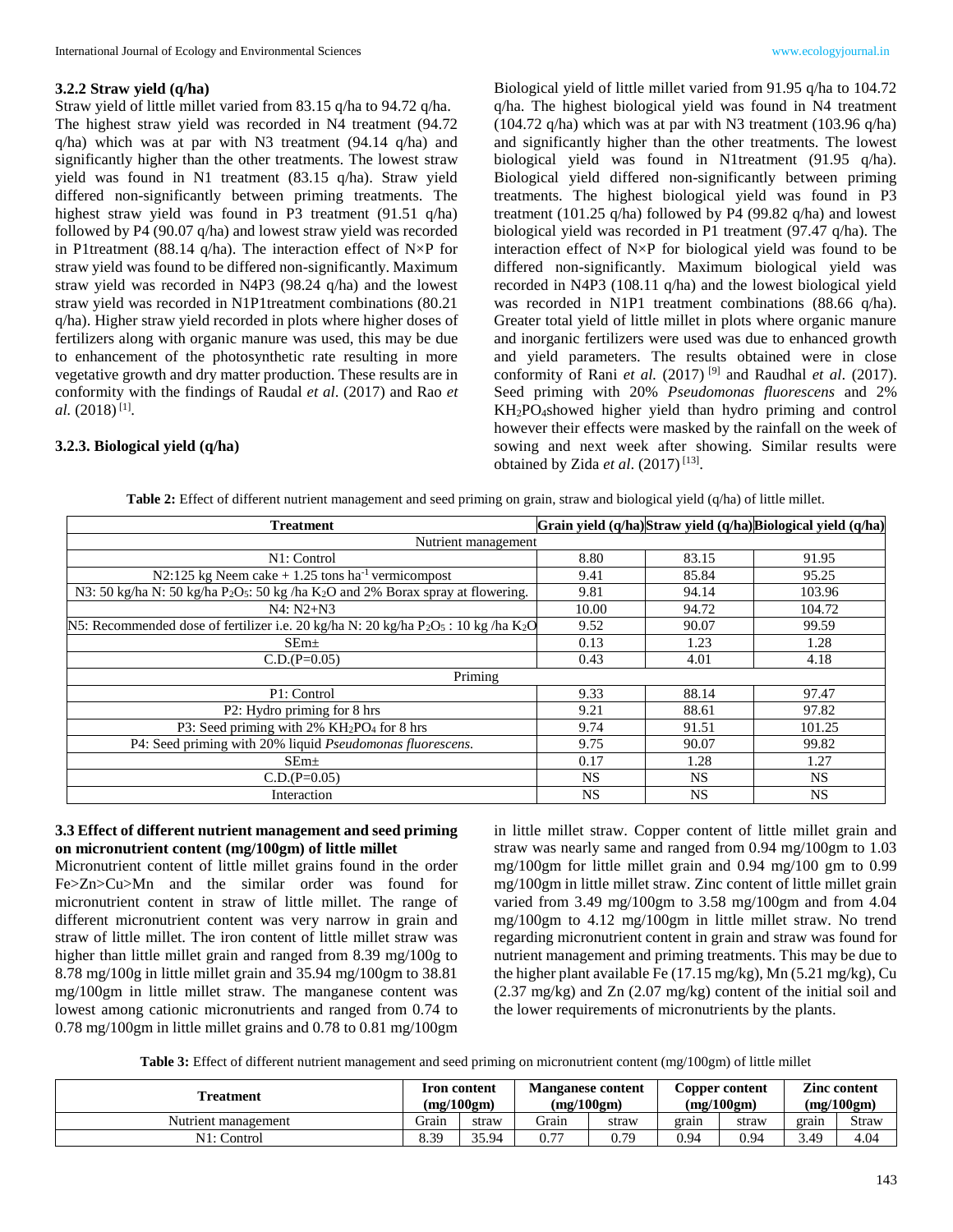International Journal of Ecology and Environmental Sciences www.ecologyjournal.in

| N2:125 kg Neem cake $+1.25$ tons ha <sup>-1</sup> vermicompost                                                          | 8.57      | 36.28   | 0.76      | 0.81      | 1.03      | 0.94      | 3.55      | 4.06      |
|-------------------------------------------------------------------------------------------------------------------------|-----------|---------|-----------|-----------|-----------|-----------|-----------|-----------|
| N3: 50 kg/ha N: 50 kg/ha P <sub>2</sub> O <sub>5</sub> : 50 kg /ha K <sub>2</sub> O and 2% Borax<br>spray at flowering. | 8.78      | 37.98   | 0.74      | 0.80      | 0.98      | 0.99      | 3.45      | 4.12      |
| $N4: N2+N3$                                                                                                             | 8.71      | 38.81   | 0.78      | 0.80      | 1.00      | 0.97      | 3.58      | 4.05      |
| N5: Recommended dose of fertilizer i.e. 20 kg/ha N: 20<br>kg/ha $P_2O_5$ : 10 kg/ha $K_2O$                              | 8.76      | 38.62   | 0.75      | 0.78      | 1.02      | 0.95      | 3.54      | 4.04      |
| SEm <sub>±</sub>                                                                                                        | 0.36      | 1.17    | 0.01      | 0.02      | 0.02      | 0.02      | 0.09      | 0.17      |
| $C.D.(P=0.05)$                                                                                                          | NS.       | NS.     | <b>NS</b> | NS        | <b>NS</b> | NS.       | <b>NS</b> | <b>NS</b> |
|                                                                                                                         |           | Priming |           |           |           |           |           |           |
| P1: Control                                                                                                             | 8.67      | 38.48   | 0.75      | 0.79      | 1.03      | 0.96      | 3.67      | 4.08      |
| P2: Hydro priming for 8 hrs                                                                                             | 8.56      | 38.93   | 0.76      | 0.82      | 0.99      | 0.96      | 3.54      | 4.04      |
| P3: Seed priming with 2% KH <sub>2</sub> PO <sub>4</sub> for 8 hrs                                                      | 9.19      | 35.83   | 0.77      | 0.79      | 0.97      | 0.96      | 3.48      | 4.11      |
| P4: Seed priming with 20% liquid <i>Pseudomonas fluorescens</i> .                                                       | 8.15      | 36.85   | 0.74      | 0.79      | 1.00      | 0.96      | 3.40      | 4.02      |
| SEm <sub>±</sub>                                                                                                        | 0.29      | 1.19    | 0.01      | 0.01      | 0.02      | 0.02      | 0.10      | 0.16      |
| $C.D.(P=0.05)$                                                                                                          | NS.       | NS.     | <b>NS</b> | <b>NS</b> | <b>NS</b> | NS.       | <b>NS</b> | <b>NS</b> |
| Interaction                                                                                                             | <b>NS</b> | NS.     | <b>NS</b> | <b>NS</b> | <b>NS</b> | <b>NS</b> | <b>NS</b> | <b>NS</b> |

## **3.4 Effect of different nutrient management and seed priming on micronutrients uptake (g/kg) in little millet**

As shown in table no 4, Fe uptake in little millet grain was found highest among all the micronutrients and followed the order Fe>Zn>Cu>Mn. Similar order was followed for little millet straw's micronutrient uptake and total uptake of different micronutrients. In little millet grains, the highest values of Fe (86.7 g/ha), Mn (7.76 g/ha), Cu (9.99 g/ha) and Zn (35.44 g/ha) uptake was recorded by N4 treatment. The lowest value of Fe (73.79 g/ha), Mn (6.73 g/ha), Cu (8.31 g/ha) and Zn (30.71 g/ha) uptake by little millet grains was found in N1 treatment which was significantly lower than N4 except for iron where difference was non-significant. For priming treatments, no trend was found for different micronutrients uptake and interaction affect for N×P was also found non-significant. In case of little millet straw also, the highest values for Fe (3677.17 g/ha), Mn (75.84 g/ha), and Zn (383.61 g/ha) uptake was recorded by N4 and only in the case of copper, the highest uptake was seen by N3 (93.18 g/ha) which was just 1.29 g/ha more than N4treatment and differed nonsignificantly with N4. The lowest value of Fe (2990.95 g/ha), Mn

(65.79 g/ha), Cu (78.51 g/ha) and Zn (333.83 g/ha) uptake by little millet straw was recorded in N1 treatment which was significantly lower than N4 except for Mn where the difference doesn't reach the level of significance. The highest total uptake of Fe (3763.87 g/ha), Mn (83.59 g/ha), and Zn (383.61 g/ha) of little millet was seen in N4 treatment and the highest total Cu uptake of little millet was seen in N3 treatment (102.82 g/ha) whereas, the lowest total uptake of all the micronutrients i.e Fe (3064.74 g/ha), Mn (72.52 g/ha), Cu (86.82 g/ha) and Zn (364.54 g/ha) was seen in N1 treatment. For priming treatments, no trend was found for different micronutrients' uptake and interaction affect for N×P was also found non-significant. Higher cationic micronutrient uptake by little millet grain and straw was noticed in case where higher doses of fertilizers along with organic manure was used, this might be due to complexing properties of manures with micronutrients that had prevented precipitation, fixation, leaching and kept them in soluble form by microbial activity and higher uptake of these micronutrients by crop. Similar results were reported by Prasanth *et al*. (2019) and Punia *et al*. (2019).

**Table 4:** Effect of different nutrient management and seed priming on micronutrient uptake (g/ha) of little millet

| <b>Treatment</b>                                                                                                       | Iron uptake<br>(g/ha) |                  |                          |       | <b>Manganese uptake</b><br>(g/ha) |                         |     | (g/ha)      | Copper uptake           |               | Zinc uptake<br>(g/ha)                     |                  |
|------------------------------------------------------------------------------------------------------------------------|-----------------------|------------------|--------------------------|-------|-----------------------------------|-------------------------|-----|-------------|-------------------------|---------------|-------------------------------------------|------------------|
| Nutrient management                                                                                                    | grai<br>n             | straw            | total                    | grain | straw                             | total                   |     | grain straw | total                   | n             | $ \overline{\text{grai}} _{\text{Straw}}$ | total            |
| N1: Control                                                                                                            | 9                     |                  | 73.72990.93064.7         | 6.73  | 65.79                             | 72.52                   |     |             | 8.31 78.51 86.82        |               | 30.7333.8364.5                            |                  |
| N2:125 kg Neem cake $+1.25$ tons ha <sup>-1</sup> vermicompost                                                         | 5                     |                  | 80.63111.43192.0         | 7.15  | 69.25                             | 76.41 9.71 80.99        |     |             | 90.7                    | $\mathcal{R}$ | $33.3$ 347.9 $381.2$                      |                  |
| N3: 50 kg/ha N: 50 kg/ha P <sub>2</sub> O <sub>5</sub> : 50 kg/ha K <sub>2</sub> O and 2% Borax spray at<br>flowering. |                       |                  | 86.63564.93651.5<br>6    | 7.27  | 75.29                             | 82.56 9.64 93.18 102.82 |     |             |                         |               | 33.8 386.6 420.4                          |                  |
| N4: N2+N3                                                                                                              |                       |                  | $ 86.7 ^{3677.1 3763.8}$ | 7.76  | 75.84                             |                         |     |             | 83.59 9.99 91.89 101.88 | 6             | 35.6383.6419.2                            |                  |
| N5: Recommended dose of fertilizer i.e. 20 kg/ha $N: 20$ kg/ha $P_2O_5$ :<br>$10 \text{ kg}$ /ha K <sub>2</sub> O      |                       |                  | 83.73474.23558.0         | 7.12  | 69.91                             | 77.03                   |     | 9.66 85.04  | 94.7                    | 6             | 33.6364.3397.9                            |                  |
| SEm <sub>±</sub>                                                                                                       |                       | 3.66 96.64 99.61 |                          | 0.19  | 2.29                              | 2.39                    | 0.2 | 1.62        | 1.79                    |               | $0.73$ 8.82 9.19                          |                  |
| $C.D.(P=0.05)$                                                                                                         |                       |                  | NS 315.17324.83          | 0.61  | <b>NS</b>                         | <b>NS</b>               |     | $0.66$ 5.29 | 5.82                    |               |                                           | 2.37 28.78 29.98 |
|                                                                                                                        | Priming               |                  |                          |       |                                   |                         |     |             |                         |               |                                           |                  |
| P1: Control                                                                                                            |                       |                  | 80.93403.33484.2<br>6    | 7.01  | 69.42                             | 76.43 9.61 84.42 94.02  |     |             |                         |               | 34.1357.7                                 | 391.9            |
| P2: Hydro priming for 8 hrs                                                                                            | 6                     | Q                | 78.73446.03524.8         | 7.01  | 72.25                             | 79.26 9.09 85.27 94.36  |     |             |                         |               | 32.6358.6391.2                            |                  |
| P3: Seed priming $(2\% \overline{KH_2PO_4}$ for 8 hrs)                                                                 | 3                     | 6                | 89.73284.53374.2         | 7.52  | 72.17                             | 79.69 9.45 87.29 96.73  |     |             |                         |               | 33.8375.1408.9                            |                  |